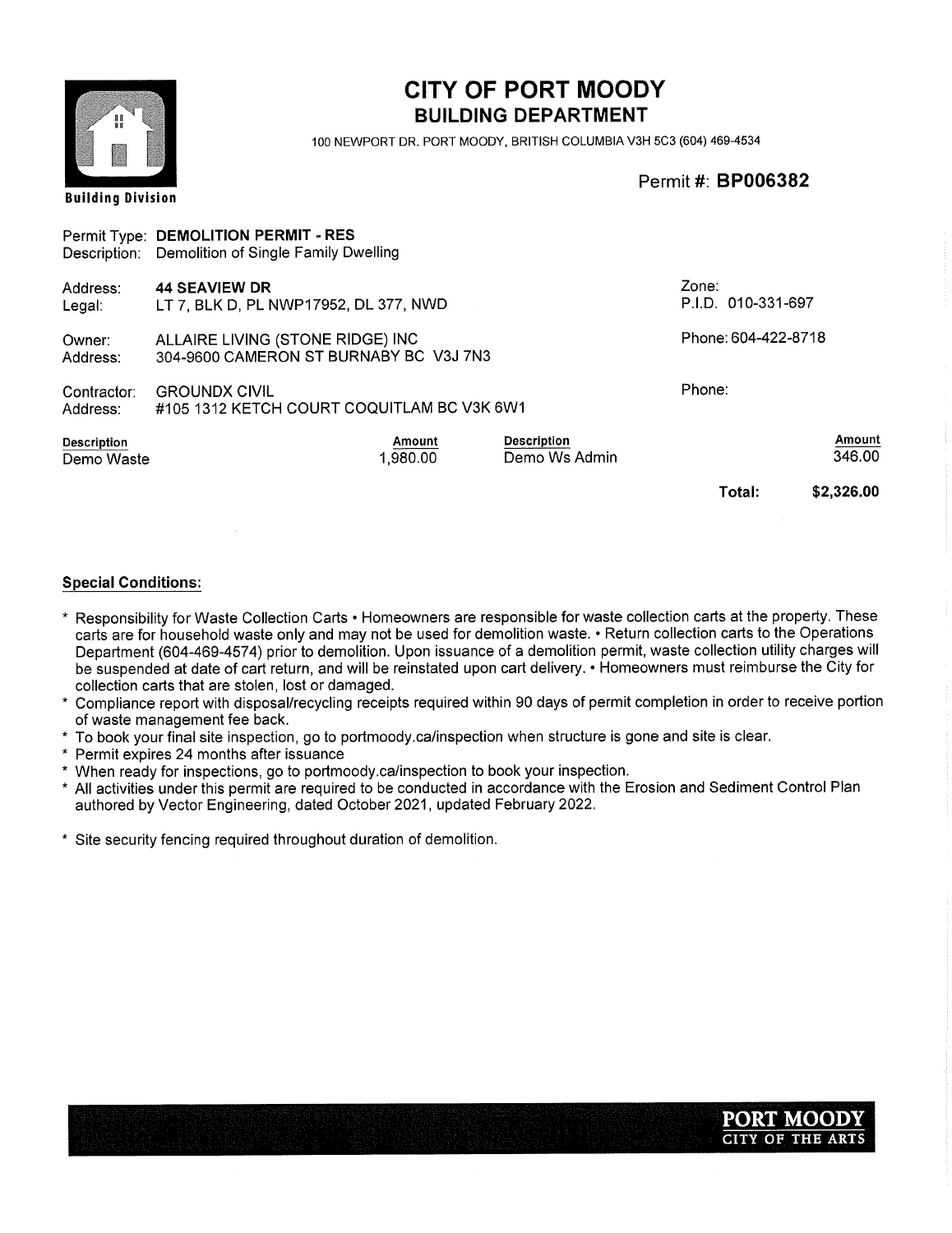| 尊良<br>森容                  |                                                                                           |                  | <b>CITY OF PORT MOODY</b><br><b>BUILDING DEPARTMENT</b>             |                             |                  |
|---------------------------|-------------------------------------------------------------------------------------------|------------------|---------------------------------------------------------------------|-----------------------------|------------------|
| <b>Building Division</b>  |                                                                                           |                  | 100 NEWPORT DR. PORT MOODY, BRITISH COLUMBIA V3H 5C3 (604) 469-4534 | Permit #: <b>BP006383</b>   |                  |
|                           | Permit Type: DEMOLITION PERMIT - RES<br>Description: Demolition of Single Family Dwelling |                  |                                                                     |                             |                  |
| Address:<br>Legal:        | <b>48 SEAVIEW DR</b><br>LT 6, BLK D, PL NWP17952, DL 377, NWD                             |                  |                                                                     | Zone:<br>P.I.D. 000-968-030 |                  |
| Owner:<br>Address:        | ALLAIRE LIVING (STONE RIDGE) INC<br>304-9600 CAMERON ST BURNABY BC V3J 7N3                |                  |                                                                     | Phone: 604-422-8718         |                  |
| Contractor:<br>Address:   | <b>GROUNDX CIVIL</b><br>#105 1312 KETCH COURT COQUITLAM BC V3K 6W1                        |                  |                                                                     | Phone:                      |                  |
| Description<br>Demo Waste |                                                                                           | Amount<br>845.00 | Description<br>Demo Ws Admin                                        |                             | Amount<br>323.00 |
|                           |                                                                                           |                  |                                                                     | Total:                      | \$1,168.00       |

- \* Responsibility for Waste Collection Carts Homeowners are responsible for waste collection carts at the property. These carts are for household waste only and may not be used for demolition waste. • Return collection carts to the Operations Department (604-469-4574) prior to demolition. Upon issuance of a demolition permit, waste collection utility charges will be suspended at date of cart return, and will be reinstated upon cart delivery. • Homeowners must reimburse the City for collection carts that are stolen, lost or damaged.
- Compliance report with disposal/recycling receipts required within 90 days of permit completion in order to receive portion of waste management fee back.
- To book your final site inspection, go to portmoody.ca/inspection when structure is gone and site is clear.
- Permit expires 24 months after issuance
- All activities under this permit are required to be conducted in accordance with the Erosion and Sediment Control Plan authored by Vector Engineering, dated October 2021, updated February 2022.
- Site security fencing required throughout duration of demolition.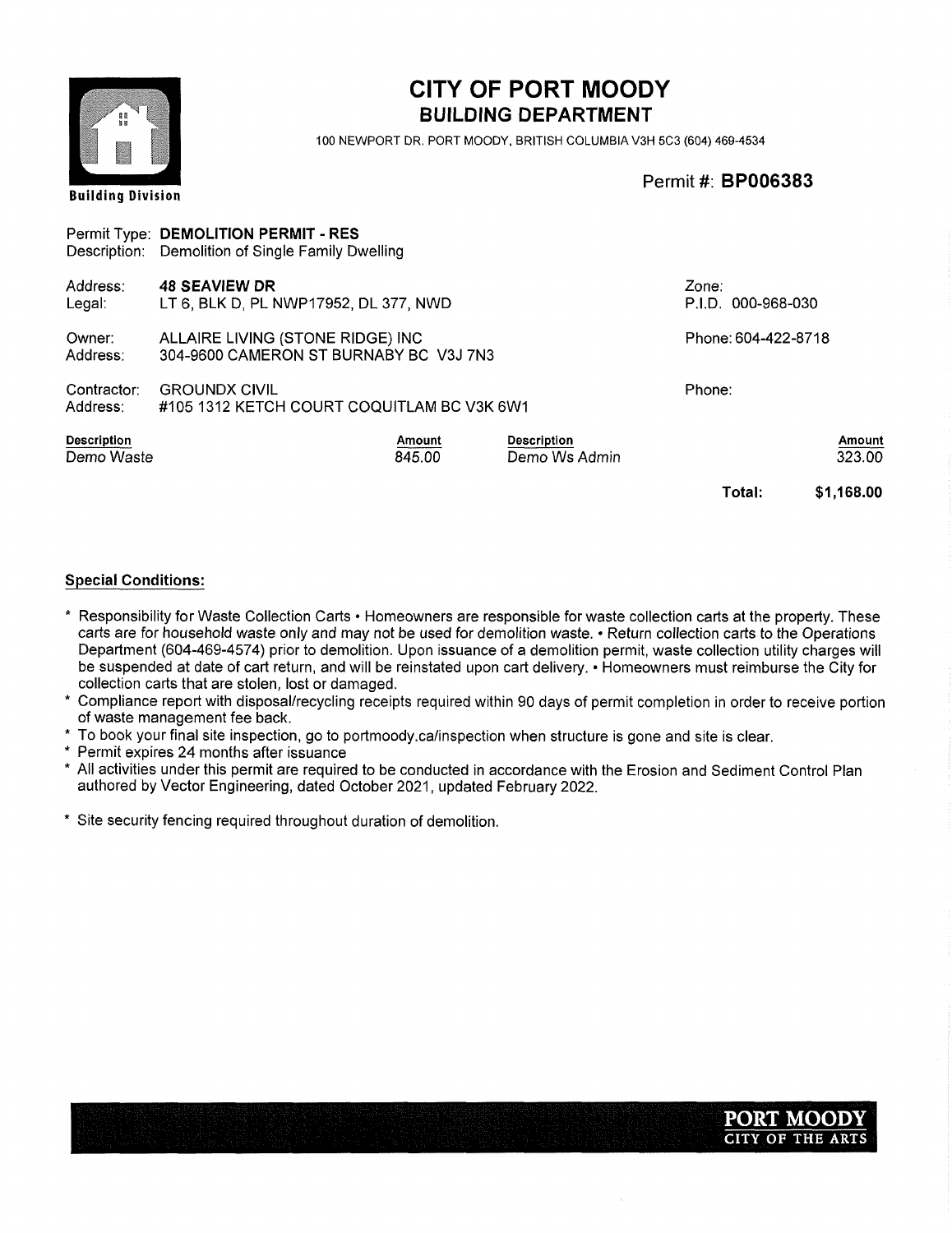| 首読<br>算読                         |                                                                                           | <b>CITY OF PORT MOODY</b><br><b>BUILDING DEPARTMENT</b><br>100 NEWPORT DR. PORT MOODY, BRITISH COLUMBIA V3H 5C3 (604) 469-4534 |                             |                  |  |
|----------------------------------|-------------------------------------------------------------------------------------------|--------------------------------------------------------------------------------------------------------------------------------|-----------------------------|------------------|--|
| <b>Building Division</b>         |                                                                                           |                                                                                                                                | Permit #: <b>BP006384</b>   |                  |  |
|                                  | Permit Type: DEMOLITION PERMIT - RES<br>Description: Demolition of Single Family Dwelling |                                                                                                                                |                             |                  |  |
| Address:<br>Legal:               | 52 SEAVIEW DR<br>LT 5, BLK D, PL NWP17952, DL 377, NWD                                    |                                                                                                                                | Zone:<br>P.I.D. 010-331-654 |                  |  |
| Owner:<br>Address:               | ALLAIRE LIVING (STONE RIDGE) INC<br>304-9600 CAMERON ST BURNABY BC V3J 7N3                |                                                                                                                                | Phone: 604-422-8718         |                  |  |
| Contractor:<br>Address:          | <b>GROUNDX CIVIL</b><br>#105 1312 KETCH COURT COQUITLAM BC V3K 6W1                        |                                                                                                                                | Phone:                      |                  |  |
| <b>Description</b><br>Demo Waste | <b>Amount</b><br>1,980.00                                                                 | <b>Description</b><br>Demo Ws Admin                                                                                            |                             | Amount<br>346.00 |  |
|                                  |                                                                                           |                                                                                                                                | Total:                      | \$2,326.00       |  |

- \* Responsibility for Waste Collection Carts Homeowners are responsible for waste collection carts at the property. These carts are for household waste only and may not be used for demolition waste. • Return collection carts to the Operations Department (604-469-4574) prior to demolition. Upon issuance of a demolition permit, waste collection utility charges will be suspended at date of cart return, and will be reinstated upon cart delivery. • Homeowners must reimburse the City for collection carts that are stolen, lost or damaged.
- Compliance report with disposal/recycling receipts required within 90 days of permit completion in order to receive portion of waste management fee back.
- To book your final site inspection, go to portmoody.ca/inspection when structure is gone and site is clear.
- Permit expires 24 months after issuance
- All activities under this permit are required to be conducted in accordance with the Erosion and Sediment Control Plan authored by Vector Engineering, dated October 2021, updated February 2022.
- Site security fencing required throughout duration of demolition.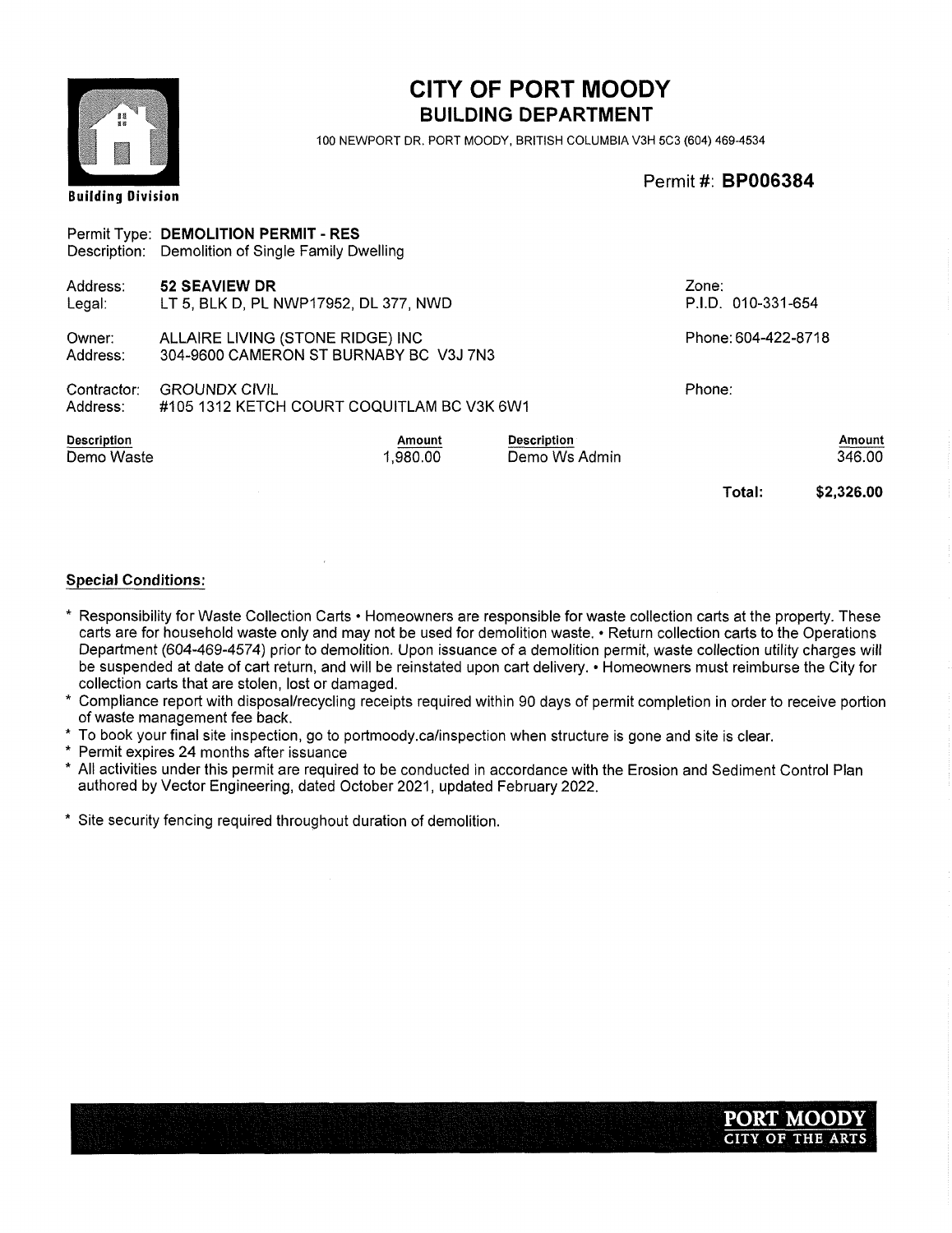

Building Division

# CITY OF PORT MOODY **BUILDING DEPARTMENT**

100 NEWPORT DR. PORT MOODY, BRITISH COLUMBIA V3H 5C3 (604) 469-4534

Permit#: BP006386

#### Description: Demolition of Single Family Dwelling Phone: 604-422-8718 Phone: Total: \$2,326.00 Owner: Address: Contractor: Address: Address: Legal: ALLAIRE LIVING (STONE RIDGE) INC 304-9600 CAMERON ST BURNABY BC V3J 7N3 **GROUNDX CIVIL** #105 1312 KETCH COURT COQUITLAM BC V3K 6W1 60 SEAVIEW DR LT 3, BLK D, PL NWP17952, DL 377, NWD Zone: P.I.D. 010-331-549 Permit Type: DEMOLITION PERMIT - RES Description Demo Waste Amount 346.00 Amount 1,980.00 Description Demo Ws Admin

- \* Responsibility for Waste Collection Carts Homeowners are responsible for waste collection carts at the property. These carts are for household waste only and may not be used for demolition waste. • Return collection carts to the Operations Department (604-469-4574) prior to demolition. Upon issuance of a demolition permit, waste collection utility charges will be suspended at date of cart return, and will be reinstated upon cart delivery. • Homeowners must reimburse the City for collection carts that are stolen, lost or damaged.
- Compliance report with disposal/recycling receipts required within 90 days of permit completion in order to receive portion of waste management fee back.
- To book your final site inspection, go to portmoody.ca/inspection when structure is gone and site is clear.
- Permit expires 24 months after issuance
- Operations could not locate the sanitary service, please advise the Operations department at 604-469-4574 if it is found during demolition.
- All activities under this permit are required to be conducted in accordance with the Erosion and Sediment Control Plan authored by Vector Engineering, dated October 2021, updated February 2022.
- Site security fencing required throughout duration of demolition.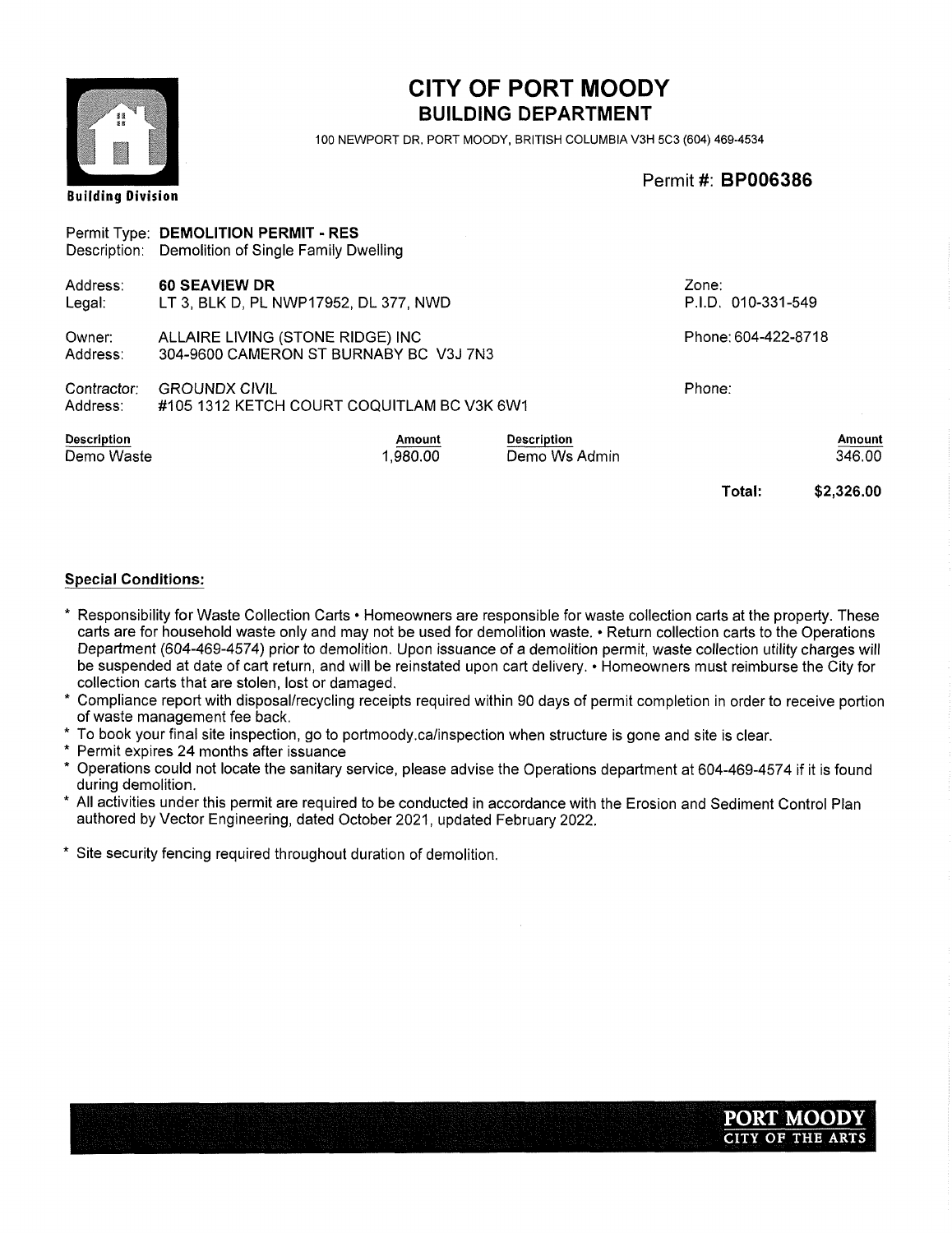

# CITY OF PORT MOODY **BUILDING DEPARTMENT**

100 NEWPORT DR. PORT MOODY, BRITISH COLUMBIA V3H 5C3 (604) 469-4534

Permit#: BP006402

| Description:                                         | Permit Type: EXCAVATION PERMIT - NEW<br>To issue a permit for the excavation and shoring to accommodate one foundation for two six-storey residential<br>buildings |                                  |                                    |                             |                  |
|------------------------------------------------------|--------------------------------------------------------------------------------------------------------------------------------------------------------------------|----------------------------------|------------------------------------|-----------------------------|------------------|
| Address:<br>Legal:                                   | 2016 ST GEORGE ST<br>LT 1, PL EPP112283, DL 202, NWD, GRP 1                                                                                                        |                                  |                                    | Zone:<br>P.I.D. 031-433-413 |                  |
| Owner:<br>Address:                                   | BOLD PROPERTIES (NEW BARNET) NOMINEE INC<br>300-5704 BALSAM ST VANCOUVER BC V6M 4B9                                                                                |                                  |                                    | Phone: 604-343-7719         |                  |
| Contractor:<br>Address:                              | BOLD PROPERTIES (NEW BARNET) NOMINEE INC<br>300-5704 BALSAM ST VANCOUVER BC V6M 4B9                                                                                |                                  |                                    | Phone: 604-343-7719         |                  |
| Crp:<br>Address:                                     | COX. MICHAEL<br>220-601 SIXTH STREET NEW WESTMINSTER BC                                                                                                            |                                  |                                    | Phone: 604-608-1868         |                  |
| <b>Description</b><br>Bp - Reduce Fee<br>Damage Bond |                                                                                                                                                                    | Amount<br>16.531.40<br>75,000.00 | <b>Description</b><br>Com Arch Fee |                             | Amount<br>183.00 |
|                                                      |                                                                                                                                                                    |                                  |                                    | Total:                      | \$91,714.40      |

#### Special Conditions:

- \* Schedules A & B on file.
- Approved plans are required on site for all inspections.
- Permit expires 24 months after issuance
- Excavation and shoring permit issuance does not ensure the issuance of the subsequent building permit.
- \* When ready for inspections, go to portmoody.ca/inspection to book your inspection.
- All activities under this permit are required to be conducted in accordance with the Erosion and Sediment Control Plan authored by EDI, dated March 11,2022.

Weekly monitoring reports of water discharge quality required throughout excavation and construction.

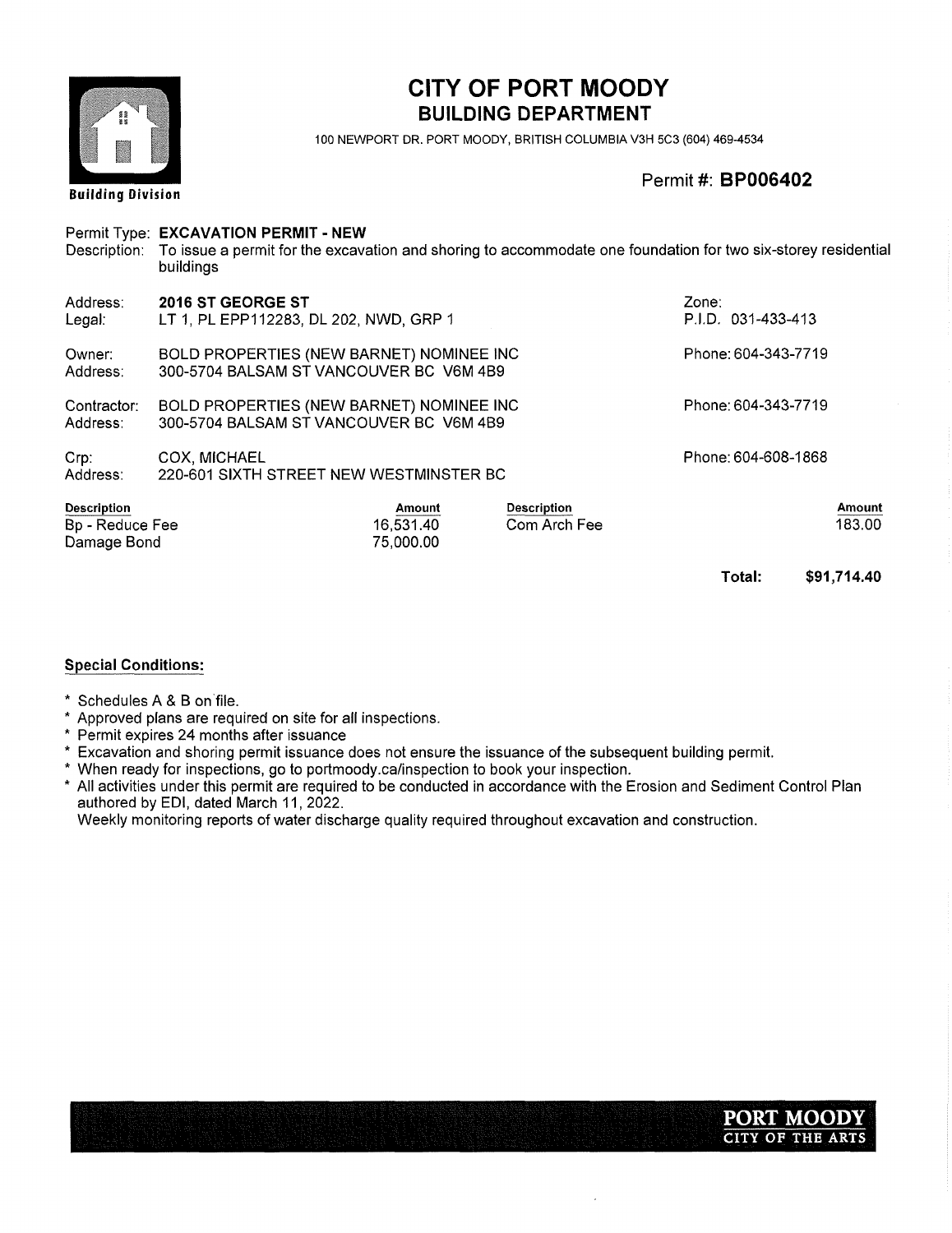| 計算<br>数数                                                           |                                                                                                          | <b>CITY OF PORT MOODY</b><br><b>BUILDING DEPARTMENT</b><br>100 NEWPORT DR, PORT MOODY, BRITISH COLUMBIA V3H 5C3 (604) 469-4534 |                                                      |                             |                                        |
|--------------------------------------------------------------------|----------------------------------------------------------------------------------------------------------|--------------------------------------------------------------------------------------------------------------------------------|------------------------------------------------------|-----------------------------|----------------------------------------|
| <b>Building Division</b>                                           |                                                                                                          |                                                                                                                                |                                                      | Permit #: <b>BP006435</b>   |                                        |
|                                                                    | Permit Type: RESIDENTIAL ALTERATION - ADDITION<br>Description: To convert the existing carport to garage |                                                                                                                                |                                                      |                             |                                        |
| Address:<br>Legal:                                                 | 533 AILSA AVE<br>LT 4, BLK P, PL NWP20432, DL 54&55, NWD                                                 |                                                                                                                                |                                                      | Zone:<br>P.I.D. 003-392-783 |                                        |
| Contractor:<br>Address:                                            | 9 MCNAIR BAY PORT MOODY BC V3H 3N8                                                                       | ROCKY POINT CARPENTRY AND HOME REPAIR                                                                                          |                                                      | Phone: 778-808-9001         |                                        |
| <b>Description</b><br><b>Bldg Permit</b><br><b>Resalt Arch Fee</b> |                                                                                                          | Amount<br>145.00<br>31.00                                                                                                      | <b>Description</b><br>Bp - Reduce Fee<br>Damage Bond | Total:                      | Amount<br>141.40<br>510.00<br>\$827.40 |

### Required Building Inspections:

\* Inspection is required prior to covering any works associated with this building permit.

- Structural Schedule B on file.
- Approved plans are required on site for all inspections.
- Permit expires 24 months after issuance
- When ready for inspections, go to portmoody.ca/inspection to book your inspection.

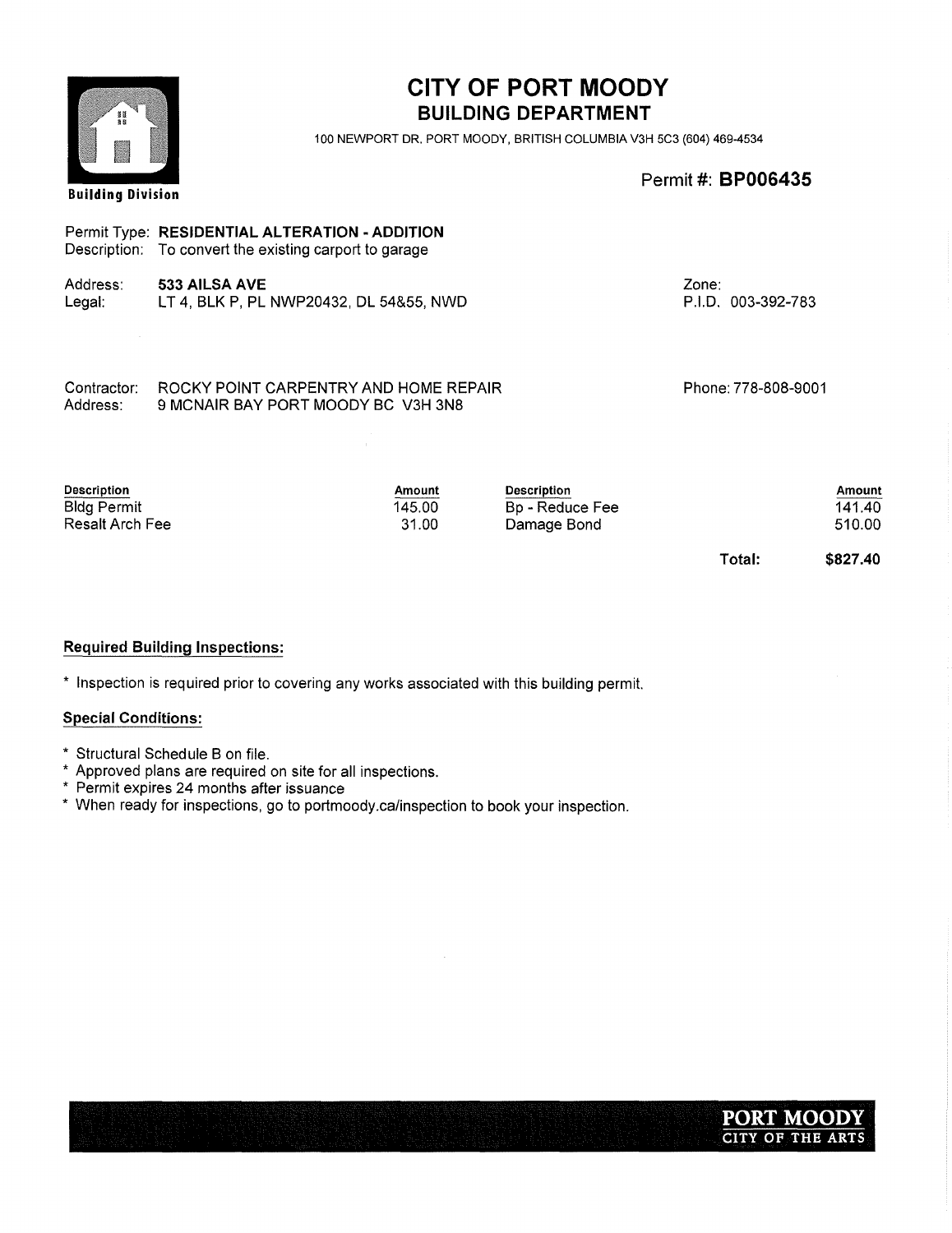# CITY OF PORT MOODY BUILDING DEPARTMENT

100 NEWPORT DR. PORT MOODY, BRITISH COLUMBIA V3H 5C3 (604) 469-4534

Permit #: BP006451

#### **Building Division** Permit Type: COMMERCIAL ALTERATION - TENANT IMP Description: To construct a bakery store with accessory retail counter 3133 MURRAY STREET\*\* Zone: Owner: PANATCH PROPERTIES LTD - INC.NO.BC0376530 Phone:604-241-1422 Phone:604-241-1422 PANATCH HOLDINGS LTD Address: 103-6791 ELMBRIDGE WAY RICHMOND BC V7C 4N1 Contractor: SALTIRE CONTRACTING Phone:604-783-3313 Address: 414 2525 CLARKE STREET PORT MOODY BC V3H 0J3 Description Amount Description **Amount** Bp - Reduce Fee 812.80 Com Arch Fee 510.00 Damage Bond

Total: \$1,411.80

89.00

#### Required Building Inspections:

\* Inspection is required prior to covering any works associated with this building permit.

- \* Schedules A & B on file from Skladan.
- \* Approved plans are required on site for all inspections.
- \* Permit expires 24 months after issuance
- \* Separate fire sprinkler permit may be required.
- \* When ready for inspections, go to portmoody.ca/inspection to book your inspection.
- \* Mechanical Schedule B on file Powell.
- \* Work regarding grease interceptor cannot commence until letter from metro van has been approved and received.
- \* Separate plumbing permit is required.

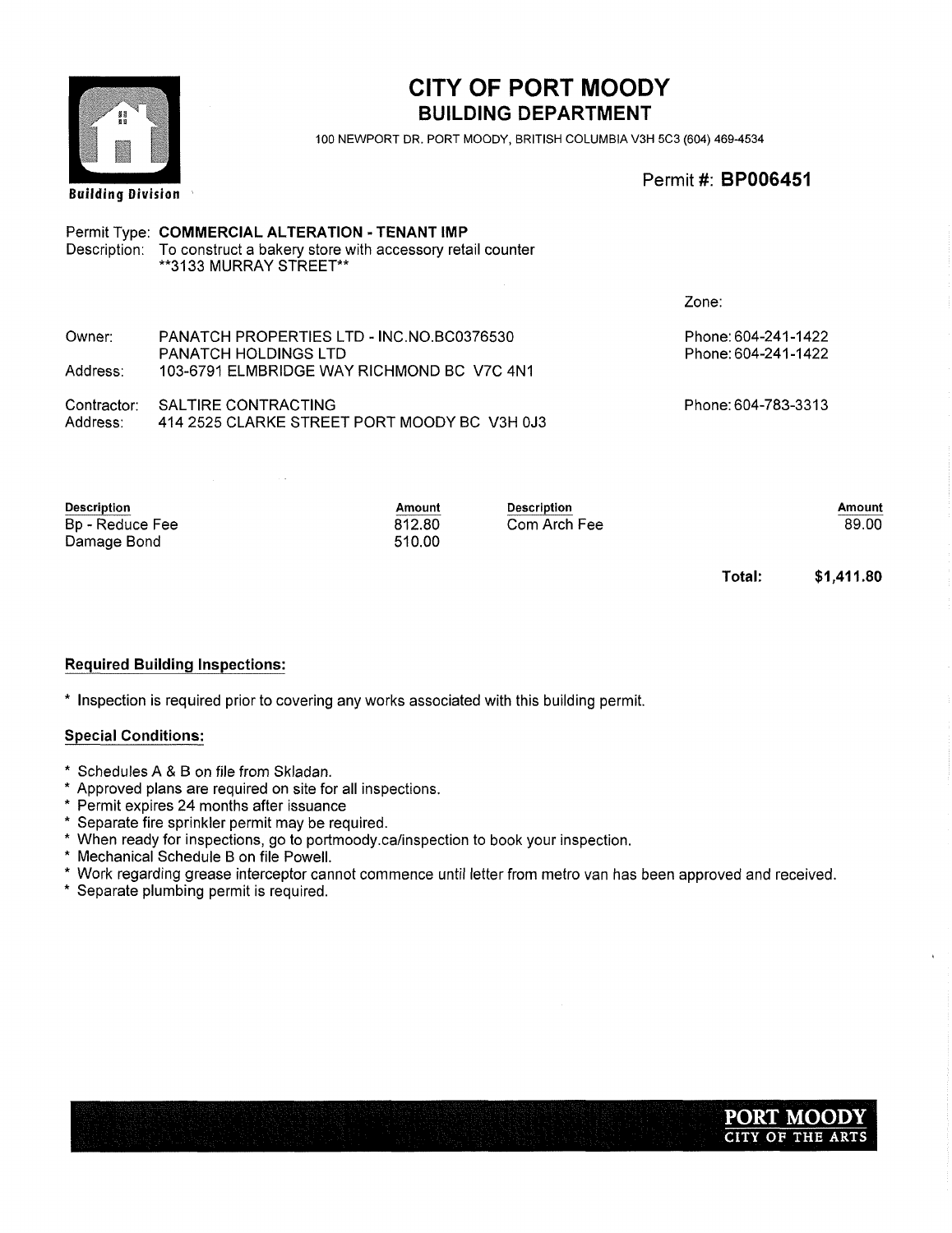

## CITY OF PORT MOODY BUILDING DEPARTMENT

100 NEWPORT DR. PORT MOODY, BRITISH COLUMBIA V3H 5C3 (604) 469-4534

Permit#: BP006455

### Permit Type: RESIDENTIAL ALTERATION - RENOVATION

Description: Two wall openings created between kitchen and dining room

### Address: 15 MAUDE CRT

| Legal: | LT 15, PL 68431, DL 470, NWD |  |
|--------|------------------------------|--|
|--------|------------------------------|--|

Zone: P.I.D. 000-814-962

| <b>Description</b>                | Amount           | <b>Description</b> |        | Amount   |
|-----------------------------------|------------------|--------------------|--------|----------|
| <b>Bldg Permit</b><br>Damage Bond | 145.00<br>520.00 | Resalt Arch Fee    |        | 62.20    |
|                                   |                  |                    | Total: | \$727,20 |

#### Required Building Inspections:

\* Inspection is required prior to covering any works associated with this building permit.

- Approved plans are required on site for all inspections.
- \* Permit expires 24 months after issuance
- When ready for inspections, go to portmoody.ca/inspection to book your inspection.
- Separate plumbing permit is required.

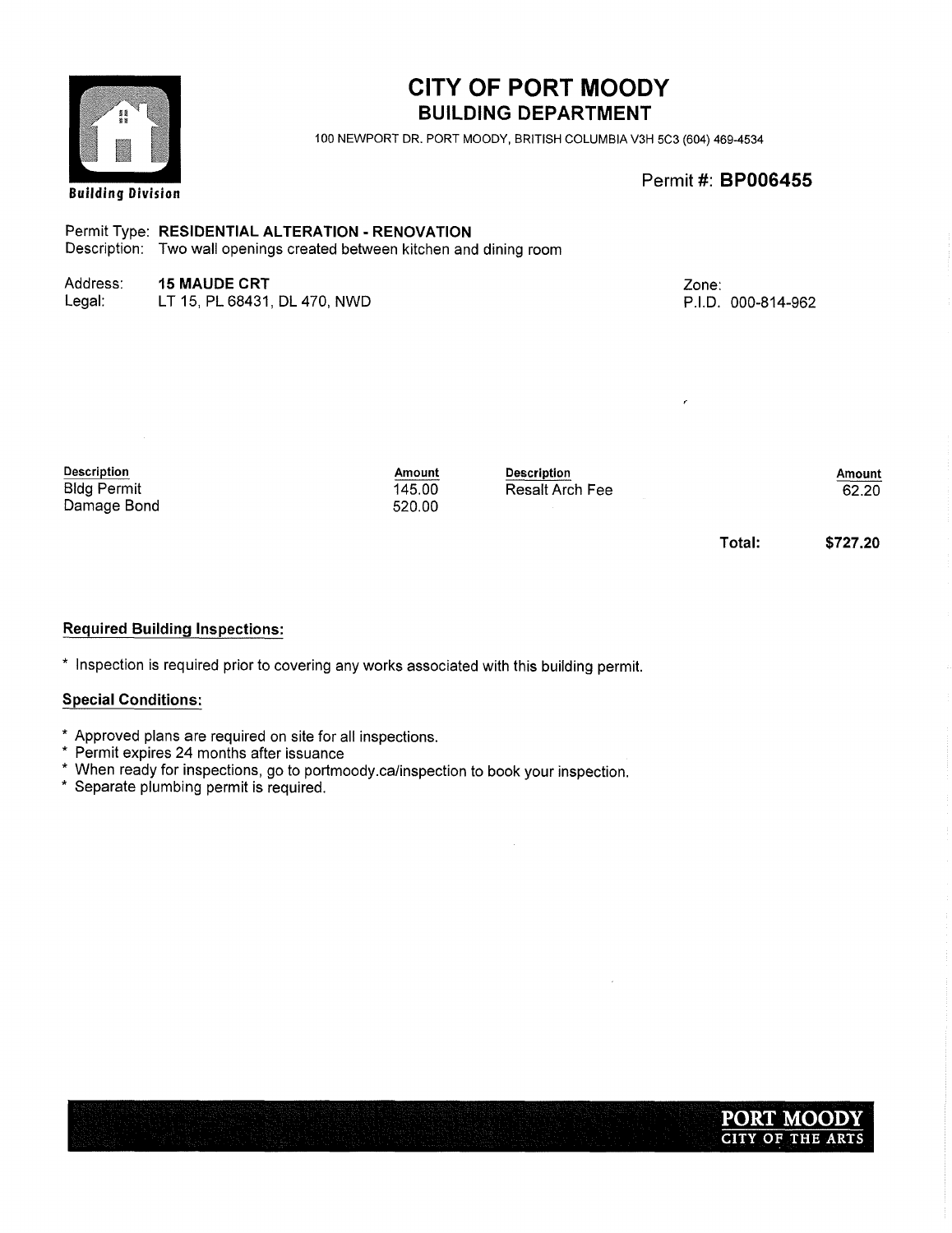| 音鼓<br>基督<br><b>Building Division</b>                    |                                                                                                                                    | <b>CITY OF PORT MOODY</b><br><b>BUILDING DEPARTMENT</b><br>100 NEWPORT DR. PORT MOODY, BRITISH COLUMBIA V3H 5C3 (604) 469-4534<br>Permit #: <b>BP006478</b> |                                              |                                 |                 |
|---------------------------------------------------------|------------------------------------------------------------------------------------------------------------------------------------|-------------------------------------------------------------------------------------------------------------------------------------------------------------|----------------------------------------------|---------------------------------|-----------------|
|                                                         | Permit Type: RESIDENTIAL ALTERATION - RENOVATION<br>Description: Removal of non-load bearing wall between dining room and kitchen. |                                                                                                                                                             |                                              |                                 |                 |
| Address:<br>Legal:                                      | 1013 ALPINE PL<br>LT 129, PL 55541, DL 470, NWD                                                                                    |                                                                                                                                                             |                                              | Zone: RS1<br>P.I.D. 005-383-391 |                 |
| Contractor:<br>Address:                                 | <b>HIAR HOMES</b><br>2880 MALIBU COURT COQUITLAM BC V3B 8G1                                                                        |                                                                                                                                                             |                                              | Phone:                          |                 |
| <b>Description</b><br><b>Bldg Permit</b><br>Damage Bond |                                                                                                                                    | Amount<br>145.00<br>520.00                                                                                                                                  | <b>Description</b><br><b>Resalt Arch Fee</b> |                                 | Amount<br>31.60 |
|                                                         |                                                                                                                                    |                                                                                                                                                             |                                              | Total:                          | \$696.60        |

### Required Building Inspections:

\* Inspection is required prior to covering any works associated with this building permit.

- Structural Schedule B on file.
- Approved plans are required on site for all inspections.
- Permit expires 24 months after issuance
- When ready for inspections, go to portmoody.ca/inspection to book your inspection.